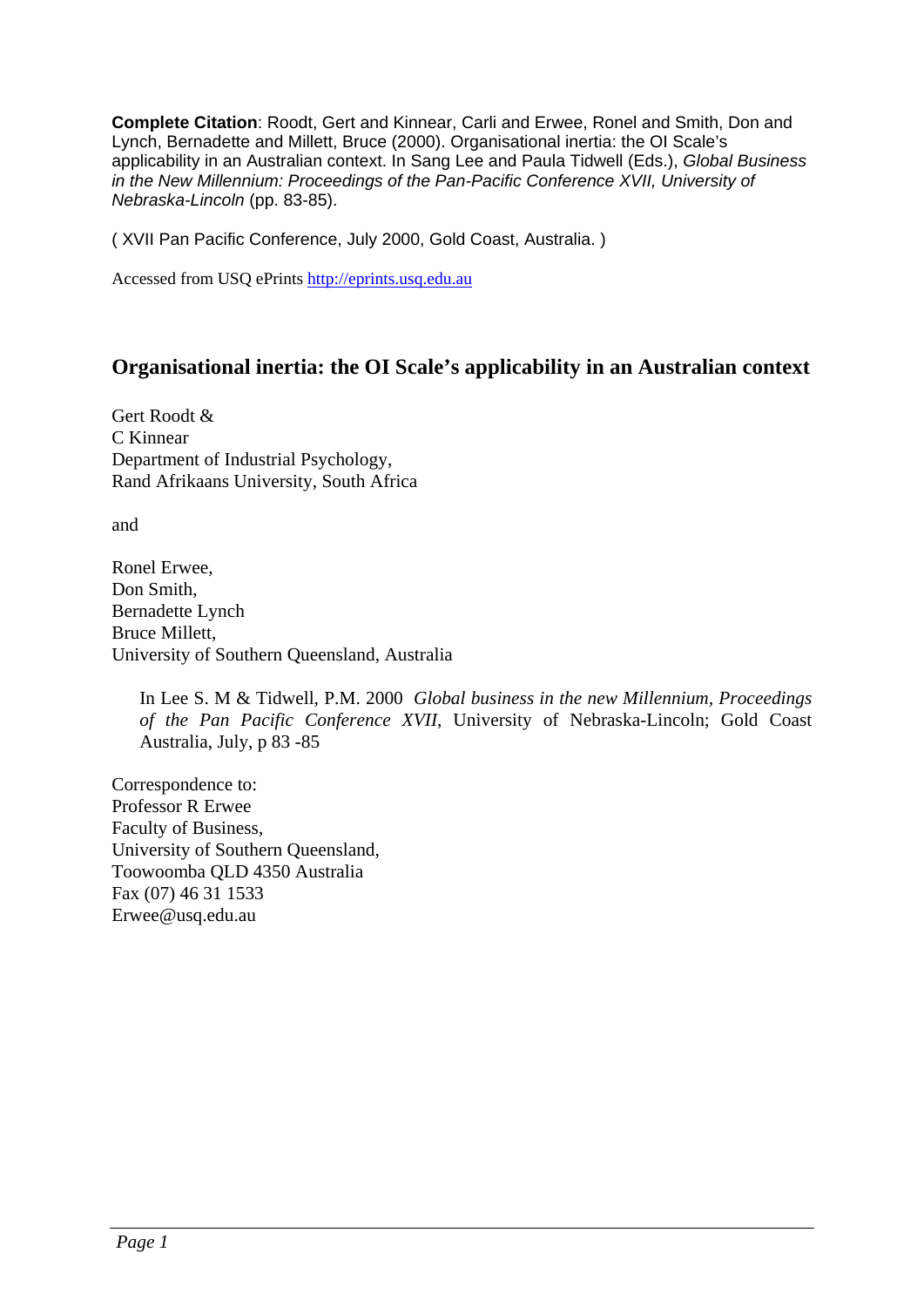## **Organisational inertia: the OI Scale's applicability in an Australian context**

## **ABSTRACT**

This paper investigates if the metric qualities of the South African Organisational Inertia Survey have cross-cultural equivalence in the Australian context. The underlying theoretical model and research in South Africa is discussed and problems associated with assuming cross cultural equivalence of measuring instruments are noted. The results show that a single factor structure with as high internal consistency was extracted in contrast to the South African results of two factors and a high internal consistency. The conclusion from the results is that the instrument's validity and consistency within an Australian context is confirmed A recommendation is that the model and measuring instrument used in this study need revision given recent trends in related systems and chaos theory.

## **ORGANISATIONAL INERTIA**

Organisations are under pressure to adapt to the continuous and increasing number of changes in the external environment but in many instances fail to. The evolutionary path that the term organisational inertia has taken will not be explored here but it should be noted that inertia has featured in various guises over time in the literature, and has acquired a wide meaning in the contemporary literature. Within an organisational context the concept of inertia indicates the tendency to remain within the status quo and the resistance to strategic renewal outside the current frame of strategy change (Kinnear & Roodt 1998b, p.142). These authors note that ironically there is a momentum inherent in inertia that retards change, but also contributes to the gathering of momentum that propels organisations forward (not always in the desired direction).

Various earlier models of planned change have assisted in laying the conceptual foundations for inertia. Resistance to change is regarded as one of the concepts most closely linked with organisational inertia (Kinnear & Roodt, 1998a). For example, Lewin advocated that organisational behaviour is influenced at any time by the relative strengths of those forces pushing for and against change (Dent & Goldberg, 1999). Using force field analysis Lewin (1951) separated factors that can impede a program of change and this separation of factors for and against change provides change agents with quite different levers for change, viz strategies which attempt to limit resistance, and strategies that promote the need for change. In many situations of impending and substantial change, the most effective program are those that combine the two strategies.

Burke and Litwin as well as Burke (Erwee & Pantke, 1997; Kinnear & Roodt 1998a) developed a systems model of change in two dimensions, which they defined as transformational and transactional. The transformational dimension of organisational change deals with the external environment, the mission and strategy, leadership, and organisational culture as the primary determinants of individual and organisational performance. From the interactions among the transformational determinants of change, and individual and organisational performance it is evident that the environmental impetus for change is moderated to a large extent by leadership. The dynamics of the transactional dimension of organisational change, on the other hand, deal with management practices, structure, systems,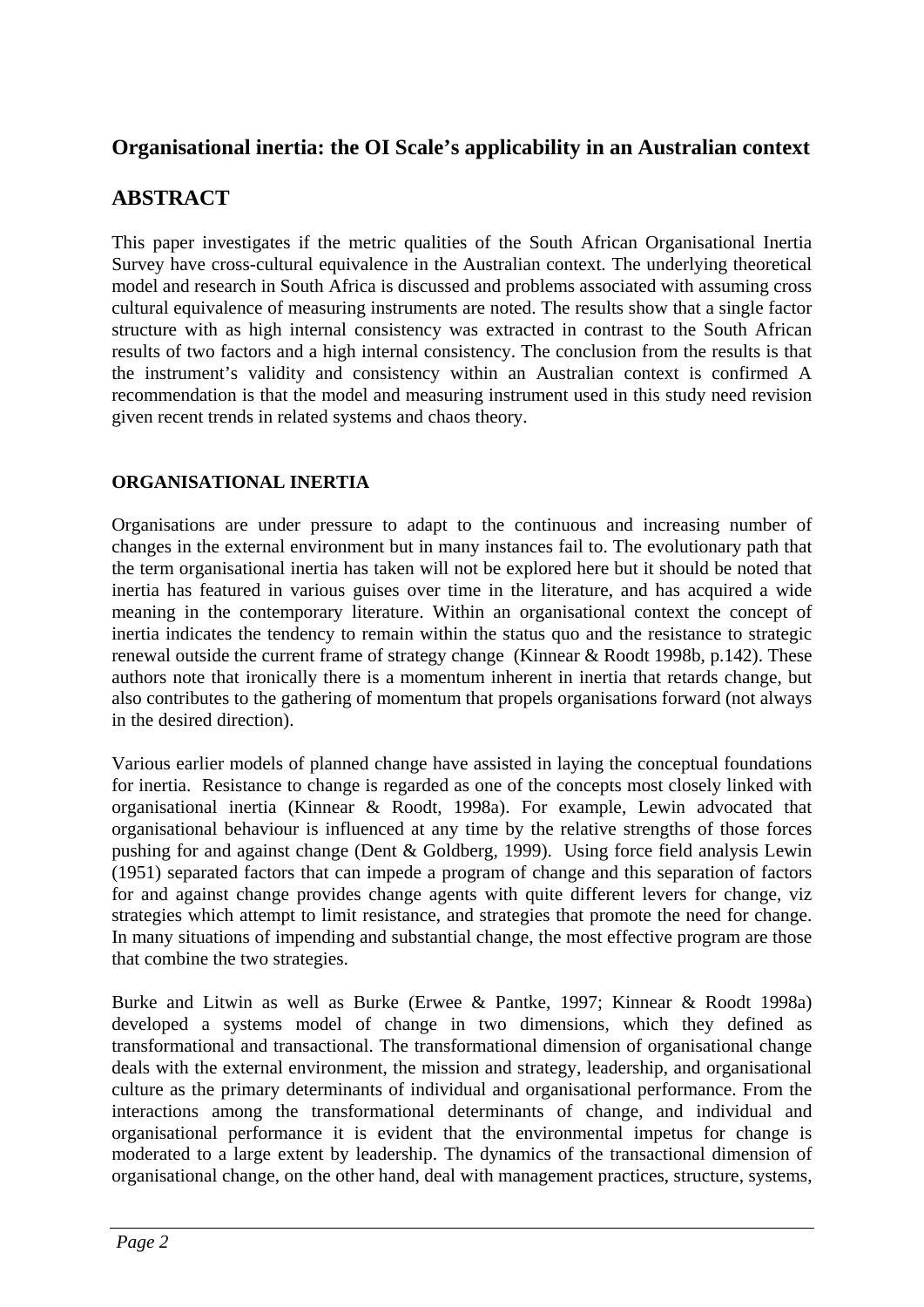work unit climate, task requirements and individual skills and abilities, motivation, and individual needs and values, as the secondary determinants of individual and organisational performance. Furthermore, the transactional dimension of the Burke-Litwin model recognises that management practices collectively are the most important determinant of structure, systems and work unit climate. The distinction between two dimensions of organisational change facilitates selective change intervention in transformational variables, or in transactional variables, or in both.

The Burke-Litwin model offers a frame-breaking view of factors that have the potential to undermine desired change. For instance, Burke (1992, p.129) proposes that the transformational variables are inherently more powerful influences on the organisation's orientation to change. Larsen and Lomi (1999, p.406) support this view in their argument that various structural elements are typically linked to the development of organisational inertia, and this build-up precedes any real learning on the back of workplace experience. However, while there is widespread support in the literature for the impact of transformational variables such as leadership on the acceptance of change, there are equally compelling arguments that betrayal of psychological contract and other more transactional variables cannot be considered as lesser determinants. The appeal in separating transformational and transactional variables is moderated by Burke's attempts to weight these change dynamics. However, anecdotal evidence appears at odds with these weightings, and workplace experiences reflect the best-intentioned programs can be derailed because insufficient attention is given to the 'softer' elements of management, such as job satisfaction and motivation.

The Kinnear et al (1998b, p.143) research indicate that "organisational inertia is not the result of external forces or the strategic decisions made in a company, but rather stems from the operational level and the prevailing culture in organisations. That is how individuals and work teams deal with change in their companies and how the change process is managed". The authors conclude that organisational inertia can be mitigated through improved peoplemanagement practices during change initiatives. They recommend the testing of the instrument in culturally diverse environments.

## **Cross cultural equivalence of surveys**

As the socio-economic, legal and political contexts differ between societies, researchers cannot assume that models and surveys piloted in South Africa have cross-cultural equivalence in an Australian context (Adler 1997). When testing a model developed in a particular context in another country, issues such as a lack of semantic equivalence across languages in a survey, a lack of conceptual equivalence of models across cultures and normative differences are relevant in interpreting results (Behling & McFillen, 1997; Du Babcock & Babcock, 1997). The implication for cross national research is that questionnaires in the English language that are reliable in one country may contain concepts or phrases that are not interpreted consistently in another English speaking country. If an instrument is being simultaneously developed in several languages, the preferred method involves de-centering (Greer & Greer 1998).

With regard to conceptual equivalence, Gray (1995), Burns, Myers and Kakabadse (1995) and Kakabadse and Myers (1996) present evidence that national cultural characteristics and other factors influence theoretical models on which surveys are based. South African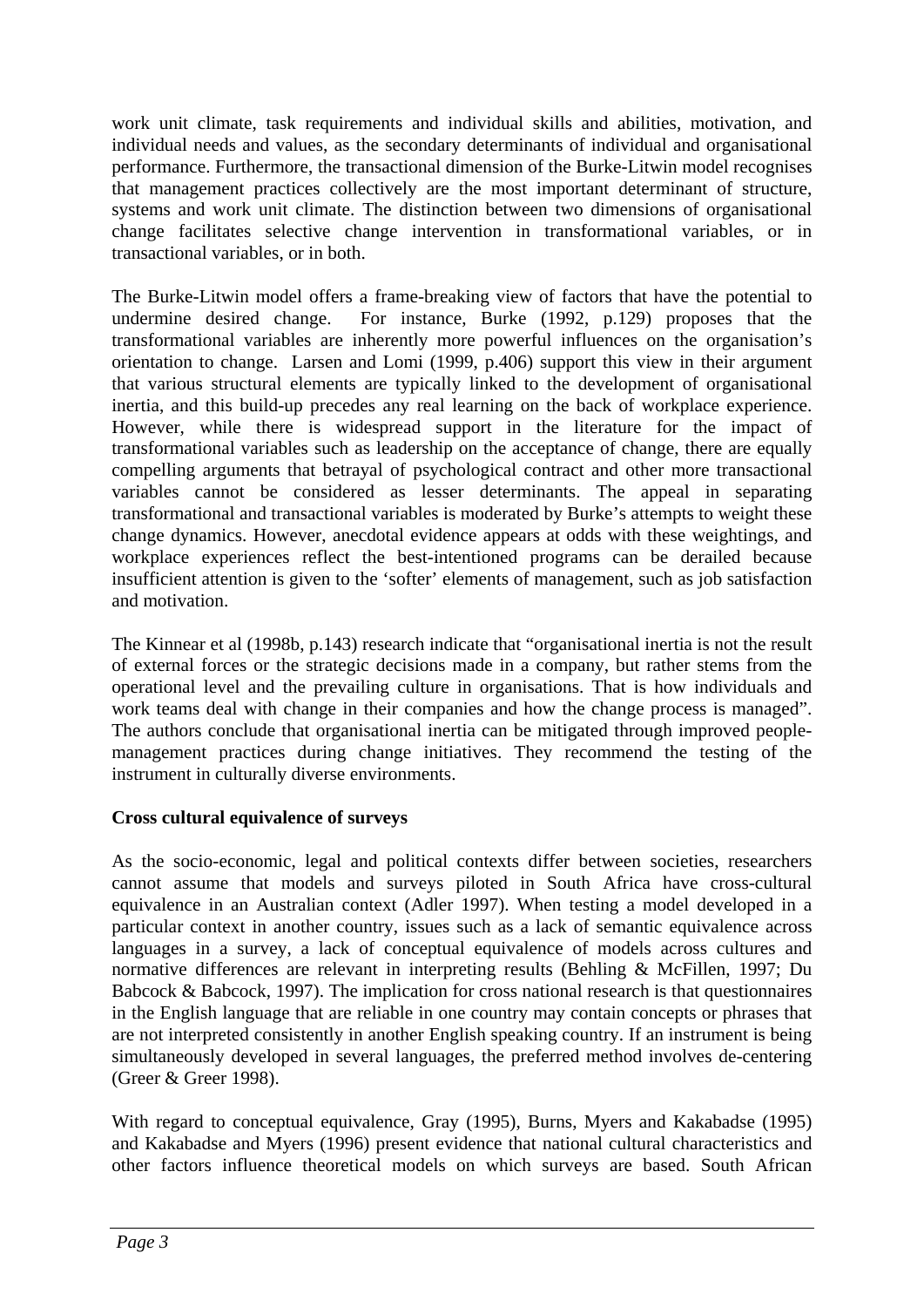organisational cultures and structures are based on western management philosophies but as the country is undergoing rapid, if not traumatic, these models have been questioned (Christie, Lessem & Mbigi 1994). Therefore a management philosophy that incorporates South African indigenous worldviews is being developed. However a reality is that a learning orientation must prevail in organisational cultures to survive and grow competitive in the African as well as global contextual realities (Mphiti 1995).

These perspectives about the embeddedness of research in national cultures influence the development of South African surveys such as the Organisational Inertia Survey. The models by Burke & Litwin and the adapted Burke-Litwin model by Kinnear and Roodt (1998) of organisational inertia are both based on systems theory and used positivist research paradigms to construct and validate the survey. The aim of this paper is therefore to assess the cross cultural equivalence of this South African survey of Organisational inertia in an Australian context.

The research issue is therefore whether the metric properties of the OIS persist in the Australian context?

## **METHOD**

### **The sample**

The researchers at USQ approached the Australian Institute of Managers (AIM) to participate in the research program. Permission was obtained from the Council and the USQ project was selected as one of three projects that the Institute supported during 1999.

The researchers negotiated the sampling frame to be 2000 members completing the OIS and another equal sample completing another survey out of a database of 4021 personal and company members in Queensland and the Northern Territories. This is a convenience sample implying that the findings cannot be generalised to other managerial samples in different parts of the country.

Previous AIM research indicated that low response (8 to 10%) rates are common as members are 'over-surveyed'. In this project 293 surveys were returned – a response rate of 15 percent. As this sample size was insufficient for the type of factor analysis envisaged, further convenience samples were sought. Two researchers negotiated with members of an MBA class in Strategic Management to complete and return the surveys and a response rate of 82 percent was achieved (29 surveys). In addition managers in a Human Resources course of a public sector firm undergoing significant changes were approached to complete the survey and a 23 percent response rate was obtained from this group. These convenience samples imply that the results cannot be generalised to other managerial samples.

The biographical characteristics of the sample are described in Table 1.

### Insert Table 1 about here

It appears from Table 1 that the majority of the respondents was male; were working in the area of general management; in a middle and senior management level; were graduated and between the ages of 41 and 50.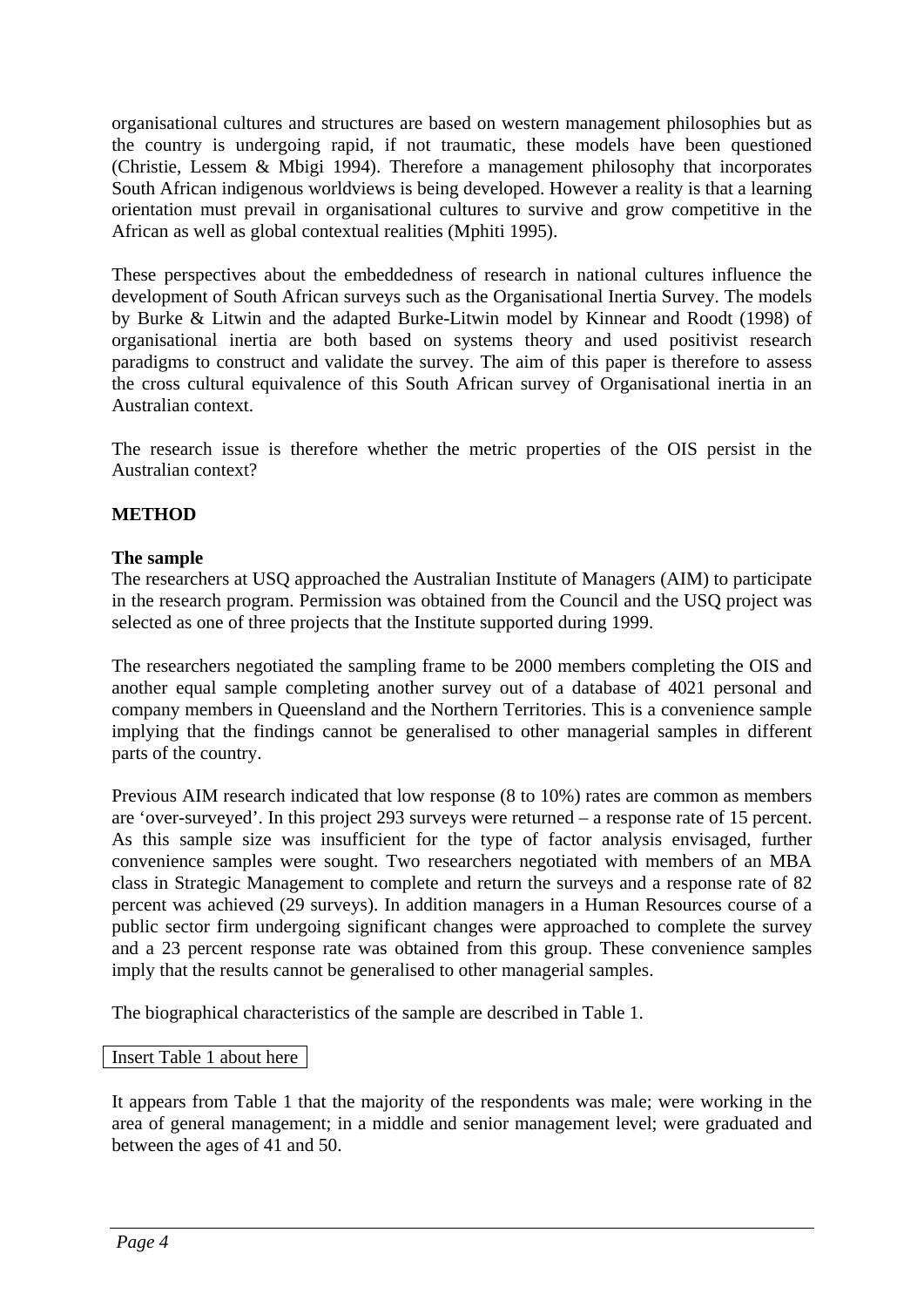## **Measuring instrument**

An adapted Burke-Litwin model was constructed by Kinnear et al (1998a) to categorise and synergise the overlapping dimensions of organisational inertia found in the literature. The model served as a basis to generate 109 items with a seven point Likert scale. A sample of convenience was drawn from various management levels in South African companies in five industry sectors. A response rate of 64% was achieved as 617 questionnaires out of 963 were returned. A first order and second order factor analyses followed by an iterative item analysis were conducted. The first factor *Organisational Inertia* consist of 94 items with the majority of item-test correlations between 0,5 and 0,7, item reliabilities indices between 0,34 to 1,00 and an internal consistency (Cronbach alpha) of 0,981. The second factor consisted of 15 items with item-test correlations between 0,32 to 0,71, item reliability indices between 0,47 and 1,00 and an internal consistency of 0,88. This factor was labelled *External change forces, change strategy and imposed personal demands*. A positivist research paradigm was followed.

Permission to use the OIS in Australia was conditional on the data-analysis and factor analysis being done by the research team members in South Africa.

## **Research procedure**

To initially increase the response rate the AIM Managing Director provided a letter of support to the project and the project was highlighted in an article in the AIM Newsletter that accompanied the mail-out. A further report on the progress of the project was prepared for the newsletter but not published due to space and time constraints. The managers involved in the Human Resource course also received a letter from the corporate office encouraging them to complete the survey. Managers in the MBA class had participated in workshops with the researchers and had the opportunity to complete surveys after the workshop.

The OIS was neatly printed in book format and respondents could answer questions on a seven point scale by merely checking / crossing the relevant answer.

To maintain confidentiality of members' personal details, USQ prepared the surveys and AIM mailed the surveys to members. The same procedure was followed for managers in the Human Resources class whereas the MBA class participants also completed the surveys anonymously.

### **Statistical analysis**

The Statistical Consultation Service of the Rand Afrikaans University conducted the statistical analyses. For the factor analyses a procedure suggested by Schepers (1992) was used. An iterative item analysis procedure was conducted on the NP50 program of the National Institute of Personnel Research (NIPR).

### **RESULTS**

### **The first factor analysis on the item inter-correlation matrix**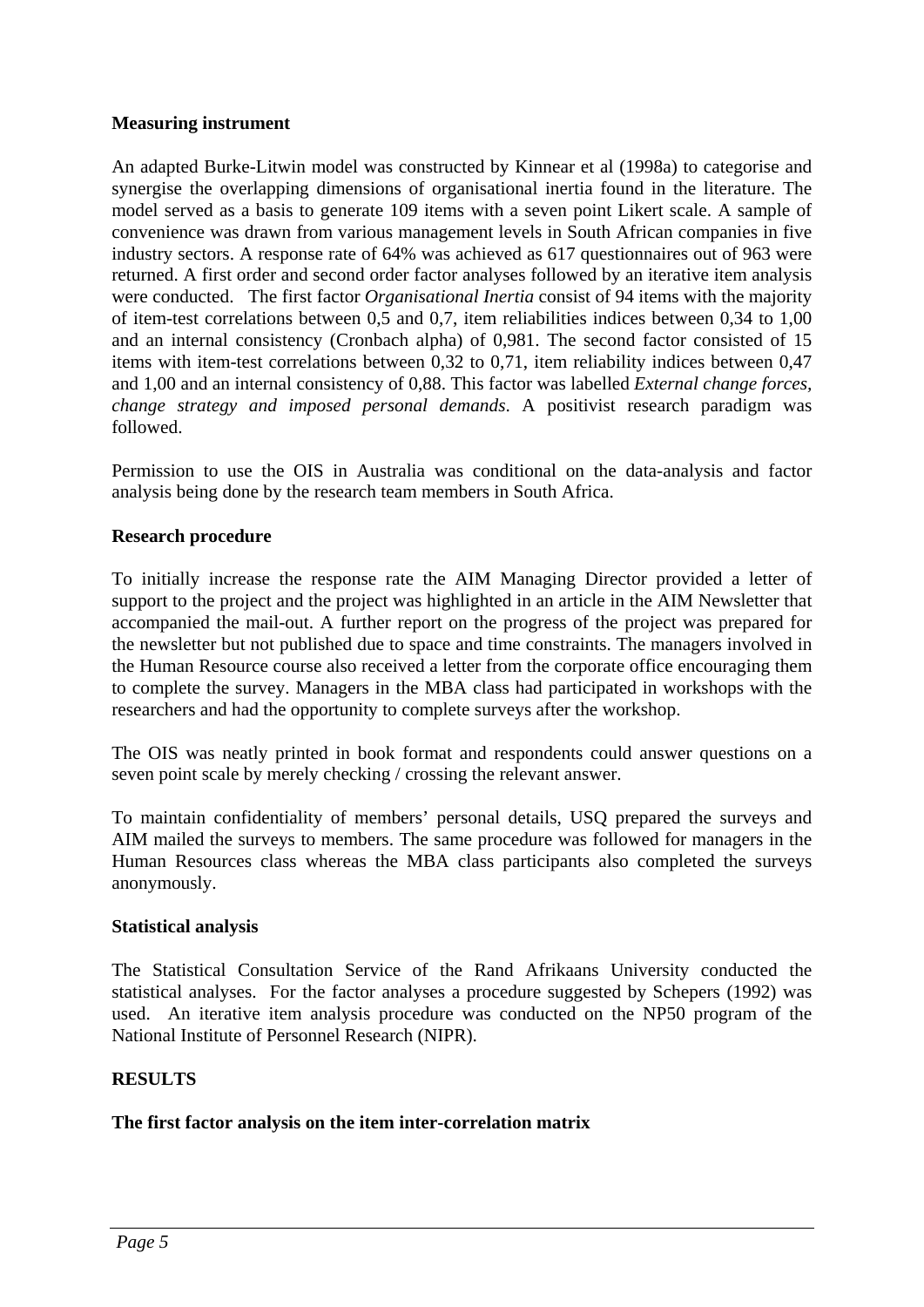The 109 items of the OIS were firstly inter-correlated and rotated to a simple structure by a Varimax rotation. Owing to the size and limited space, the inter-correlation matrix can not be reproduced here. According to Kaiser's (1961) criterion, (eigenvalues larger than one), 20 factors were postulated. These 20 factors explain about 72,5% of the variance in the factor space. A Principal Axis Factoring procedure was used in extracting the factors.

Only 19 factors had significant item loadings, therefore 19 Simplified Factor Scores (SFS) were calculated and inter-correlated. The inter-correlation matrix of the SFS (19 X 19) appears in Table 2.

Insert Table 2 about here

## **The second factor analysis on the SFS inter-correlation matrix**

Four factors were postulated by using Kaiser's (1961) criterion. The eigenvalues of the unreduced inter-correlation matrix appear in Table 3. These four factors explain 59,86% of the variance in the factor space. Three of those factors were non-determined (ie. had only two or less SFS loading on them), therefore the factor structure was forced into a single factor solution.

### Insert Table 3 about here

The unrotated factor matrix of the single OIS factor appears in Table 4.

Insert Table 4 about here

It appears from Table 4 that factor loadings on the single postulated factor vary between 0,155 and 0,936.

According to the iterative item analysis the OIS yielded an internal consistency (Cronbach Alpha) of 0,988. Fifteen items were omitted during the iterative item analysis. Further items were omitted after iteration 22, but with no improvement in the reliability index. The item statistics appear in Table 5.

#### Insert Table 5 about here

One can infer from Table 5 that the Gulliksen (1950) reliability indices vary between 0,026 and 1,653 with only 38 items having reliabilities lower than one. The item – test correlations vary between 0,017 and 0,872. The skewness coefficients vary between –0,978 and 0,761.

## **DISCUSSION**

The results of the factor analyses and the item analysis indicate that the OIS is equally appropriate in the Australian context. The factor analyses yielded a single factor with a high internal consistency, which is slightly higher than the 0,981 of the South African sample. Only a single factor was extracted, in comparison with the two factors in the South African sample. The theoretical dimensions were replicated successfully in the Australian sample and all of them had high factor loadings. The dimension with the lowest factor load is similar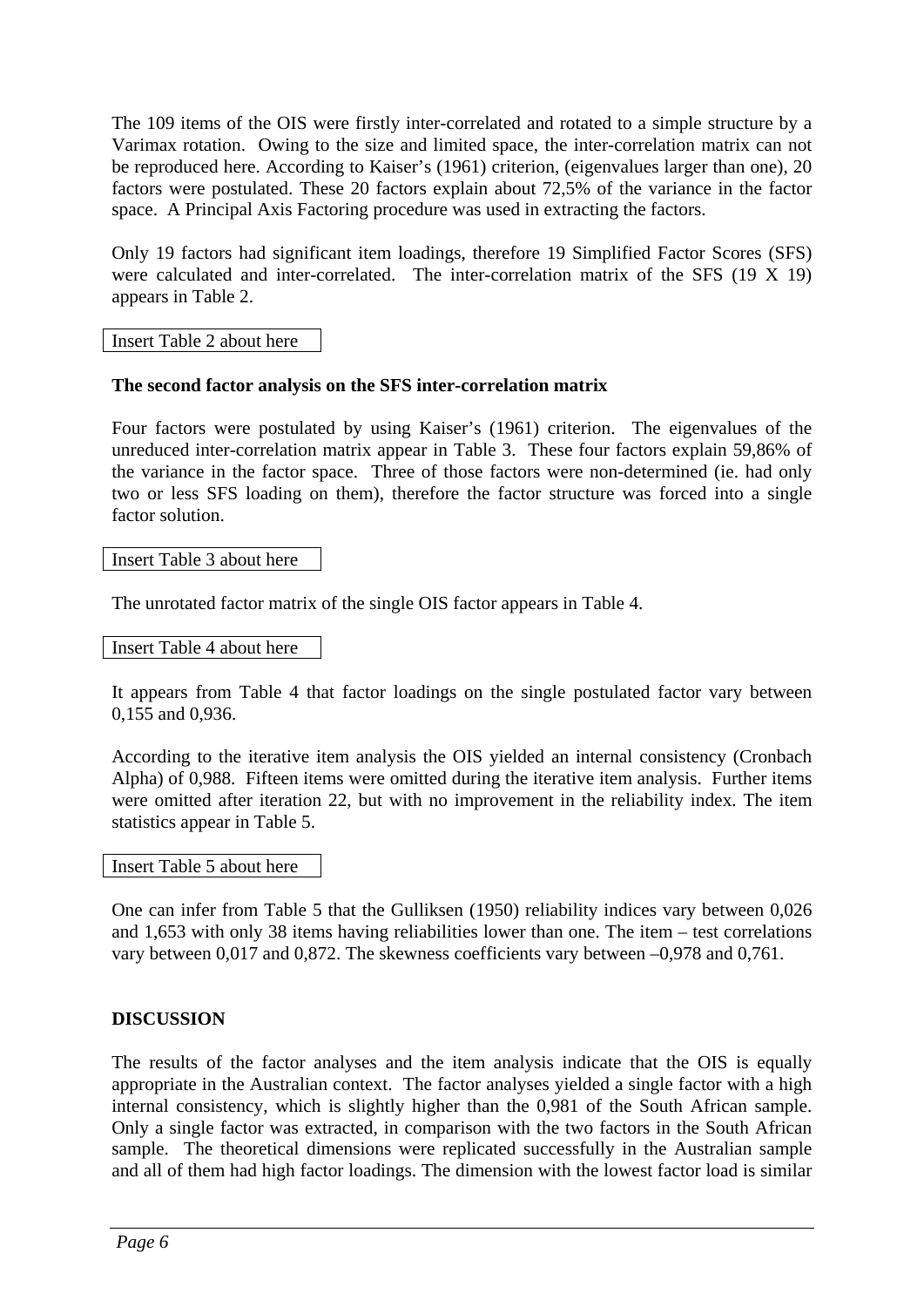to the second factor in the South African sample namely the "external forces for change". It seems that the Australian sample perceives this dimension as an inertia-contributing factor, as opposed to the South African sample.

The internal consistency, however, hints that the construct "organisational inertia" was measured effectively in the Australian context with a minimum amount of error variance. It appears that the OIS can be used successfully in Australia and that it is not affected by a "different" culture. This can probably be ascribed to the fact that South Africa and Australia have a similar or shared "western" business culture.

Items that were omitted during the iterative item-analysis overlap largely with the items included in factor II in the SA sample or the items that were omitted in the item analysis procedure. It seems as if the items finally included in the Australian and South African samples are largely overlapping.

In future the research team will investigate how current measuring instruments and research paradigms need to be adapted to reflect the evolution of theories about organisations (Strickler & Law in Anderson 2000). Models based on chaos and complexity theories may affect research on organisational inertia and how the OIS and methodologies for organisational inertia can be adapted to reflect the emerging theoretical models. This will assist in re-assessing guidelines for managers to manage organisations that are non-linear systems in far-from equilibrium states (Millett, 1998).

#### **References**

- Adler, N. (1997). *International Dimensions of Organisational Behavior.* Wadsworth Publishing Company: Belmont, California.
- Behling, O. & McFillen, J.M. (1997). Translating questionnaires: personal experiences and general conclusions. *Proceedings of the 14 Th. Pan Pacific Conference*, Kuala Lumpur Malaysia, 3-5 June, p10-12.
- Burke, W. W & Litwin, GH 1992. A Causal Model of Organisational Performance and Change. Journal of Management, 18 (3) 532-545.
- Burns, P., Myers, A. & Kakabadse, A. (1995). Are national stereotypes discriminating, *European Management Journal*, 13(2) 212-217.
- Christie P, Lessem, R. & Mbigi, L. (1994). *African Management Philosophies, Concepts and Applications.*  Press: Johannesburg.

Dent, E.B. & Goldberg, S.G., 1999, Challenging "resistance to change" *Journal of Applied Behavioral Science*, March, vol.35, no.1 P.25.

- Du Babcock, B. & Babcock, R.D. (1997). An analysis of patterns of communication function in multinational corporations: an expatriate perspective. *Proceedings of the 14th Pan Pacific Conference*, Kuala Lumpur, 3-5 June, p 1-3.
- Erwee, R. & Pantke, F.T. (1997). The impact of structured interventions on organisational performance. Presented as a poster and abstract in the *Best Paper and Abstract Proceedings of the Australian Industrial and Organisational Psychology 2nd biennial Conference*, Melbourne June 29, p 74 1997
- Gray, S. (1995). Cultural perspectives on the measurement of corporate success, *European Management Journal*, 13(3): 269-275.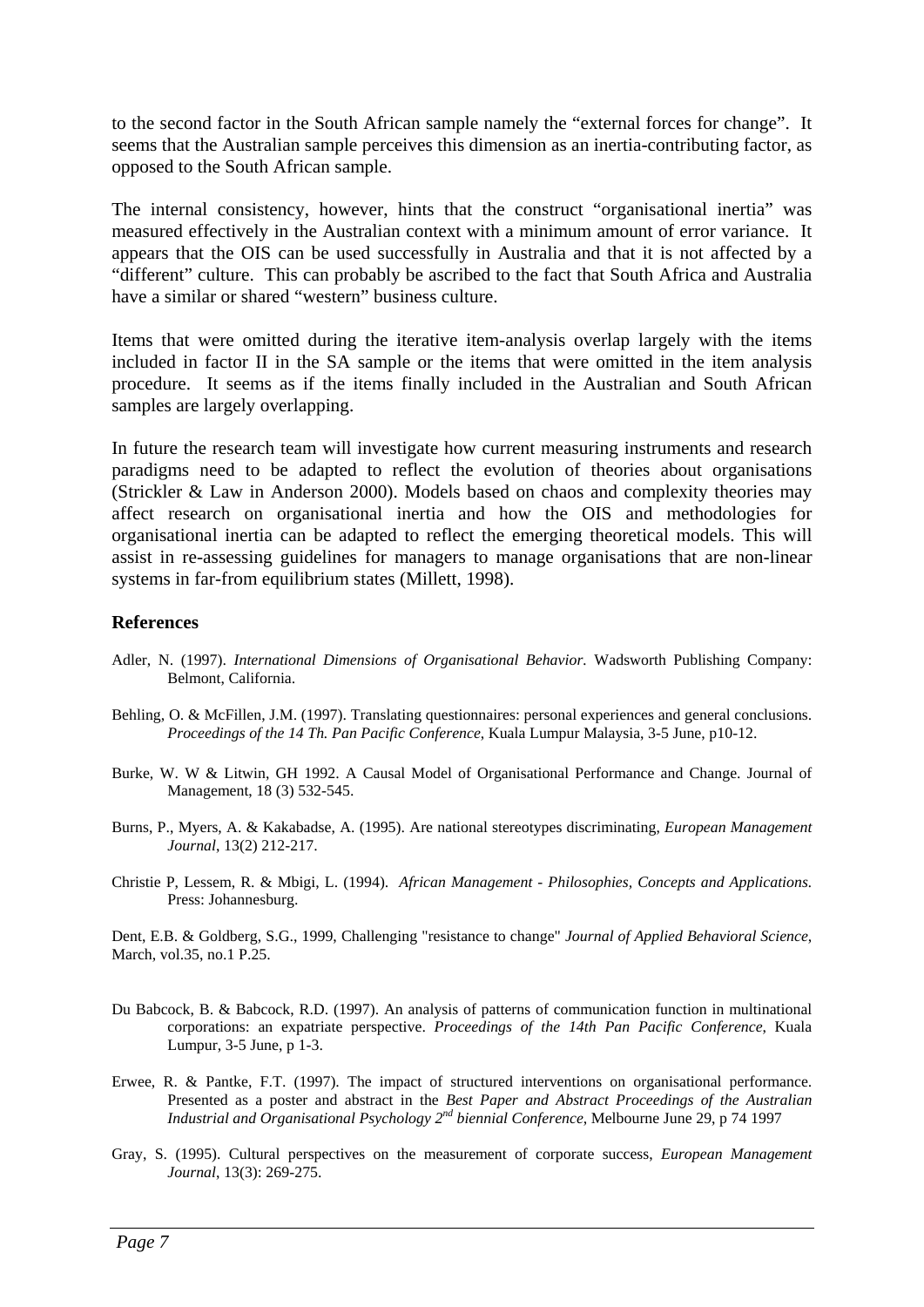Greer, J.M. & Greer, T., (1998). Cultural issues in Instrumentation and Survey research: Problems and Prospects, The 3rd *International Conference on Management* (ICM'98), July 25-28 Shanghai, China,

Gulliksen, H. (1950). *Theory of mental tests*. New York: John Wiley.

- Kaiser, H.F. (1961). A note on Guttman's lower bound for the number of common factors. *British Journal of Statistical Psychology, 14*(1), 1.
- Kakabadse, A. & Myers, A. (1996). Boardroom skills for Europe. *European Management Journal* 14(2): 189- 200.
- Kinnear, C. & Roodt, G. (1998a). The development of an instrument for measuring organisational inertia. *Journal of Industrial Psychology, 24*(2), 44-54.
- Kinnear, C. & Roodt, G. (1998b) The development of an integrative model for assessing organisational inertia. *Proceedings of the Pan-Pacific Conference XV*, Seoul June 1-3, p 142-144.

Larsen, E.R. & Lomi, A., 1999, Resetting the clock:a feedback approach to the dynamics of organisational inertia, survival and change, Journal of the Operational Research Society, April, vol.50, no.4, p.406.

Lewin, K. 1951, Field Theory in Social Science, Harper and Row, NY.

Millett, B. (1998). *Understanding Organisations: The Dominance of Systems Theory*. Working paper, Department of Human Resource Management, University of Southern Queensland .

Mphiti ,D. (1995). The Management of Change. *Entrepreneur,* 14(3): 16-17.

- Perry, C., Riege, A. & Brown, L. (1998). *Realism Rules OK: Scientific Paradigms in Marketing Research about Networks*. Paper presented at the ANZMAC conference December 1998.
- Schepers, J.M. (1992). *Toetskonstruksie: Teorie en Praktyk*. Johannesburg: Rand Afrikaans University publishers.

Strickler, D. & Law, B., **2000,** Fast Cycle Learning, in Anderson, M., 2000, Fast Cycle Organisational Development, South-Western College Publishing, Cincinnati.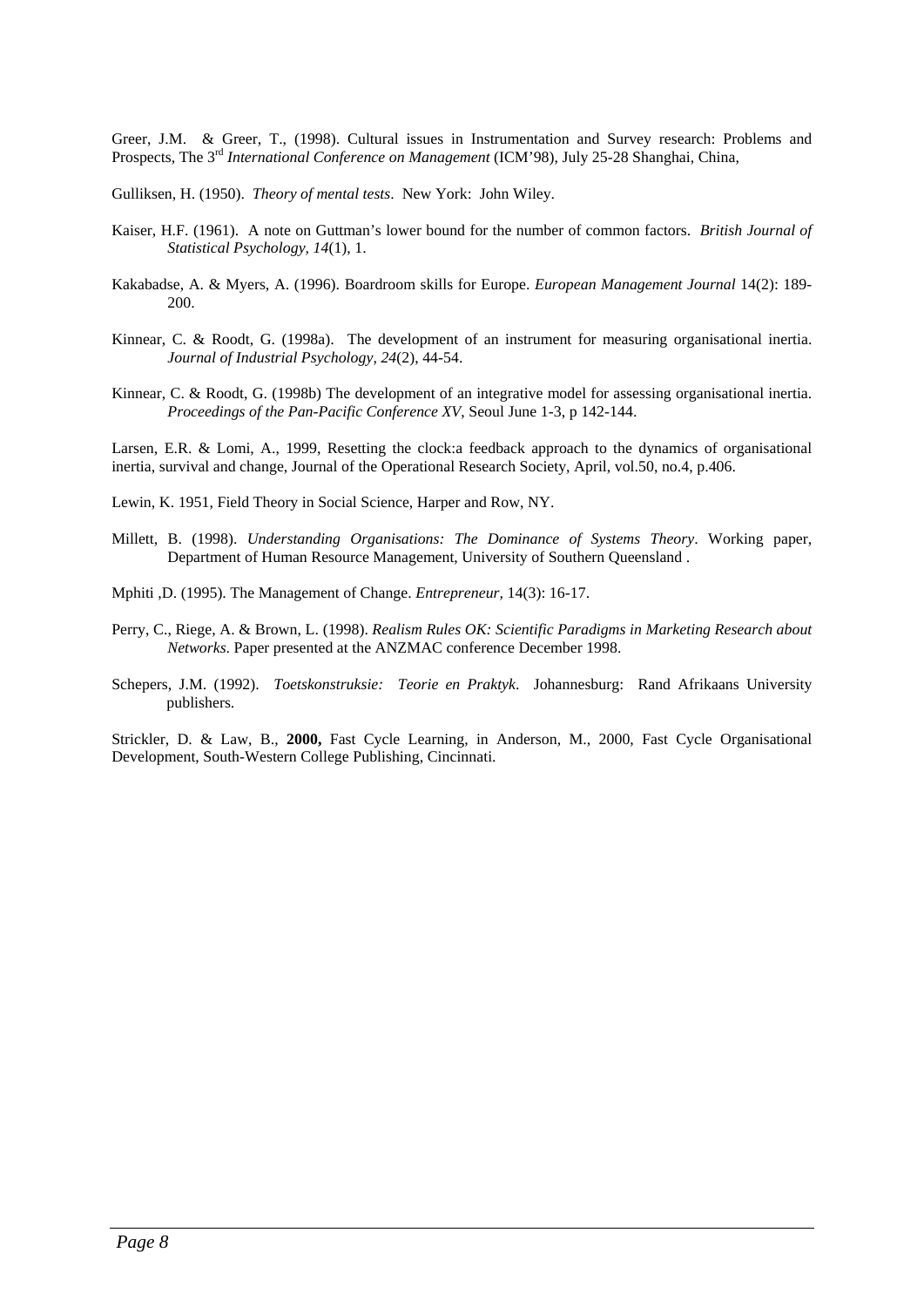| <b>Variable</b>                   | <b>Frequency</b> | Percentage     |
|-----------------------------------|------------------|----------------|
| <b>Gender</b>                     |                  |                |
| Male                              | 248              | 72,9           |
| Female                            | 91               | 26,8           |
| Missing values                    | $\mathbf{1}$     | 0,3            |
| Total                             | 340              | 100            |
| Area of work                      |                  |                |
| <b>General Manager</b>            | 140              | 41,2           |
| HR / Personnel                    | 31               | 9,1            |
| Training / Education              | 29               | 8,5            |
| Other                             | 137              | 40,3           |
| <b>Missing Values</b>             | 3                | 0,9            |
| Total                             | 340              | 100            |
| <b>Management Level</b>           |                  |                |
| Supervisory management            | 36               | 10,6           |
| Junior management                 | 17               | 5,0            |
| Middle management                 | 145              | 42,6           |
| Senior management                 | 135              | 39,7           |
| <b>Missing Values</b>             | $\overline{7}$   | 2,1            |
| Total                             | 340              | 100            |
| <b>Highest Academic Qualific.</b> |                  |                |
| Lower than 12 years               | 14               | 4,1            |
| 12 years                          | 14               | 4,1            |
| 12 years and diploma              | 58               | 17,1           |
| Undergraduate degree              | 106              | 31,2           |
| Post-grad degree                  | 148              | 43,5           |
| <b>Missing Values</b>             | $\overline{0}$   | $\overline{0}$ |
| Total                             | 340              | 100            |
| Age                               |                  |                |
| $21 - 30$                         | 25               | 7,4            |
| $31 - 40$                         | 92               | 27,0           |
| $41 - 50$                         | 158              | 46,4           |
| $51 - 60$                         | 58               | 17,1           |
| $61 - 70$                         | 5                | 1,5            |
| $71 - 80$                         | $\mathbf{1}$     | 0,3            |
| Missing values                    | $\mathbf{1}$     | 0,3            |
| Total                             | 340              | 100            |

# **TABLE 1 Biographical characteristics of the sample**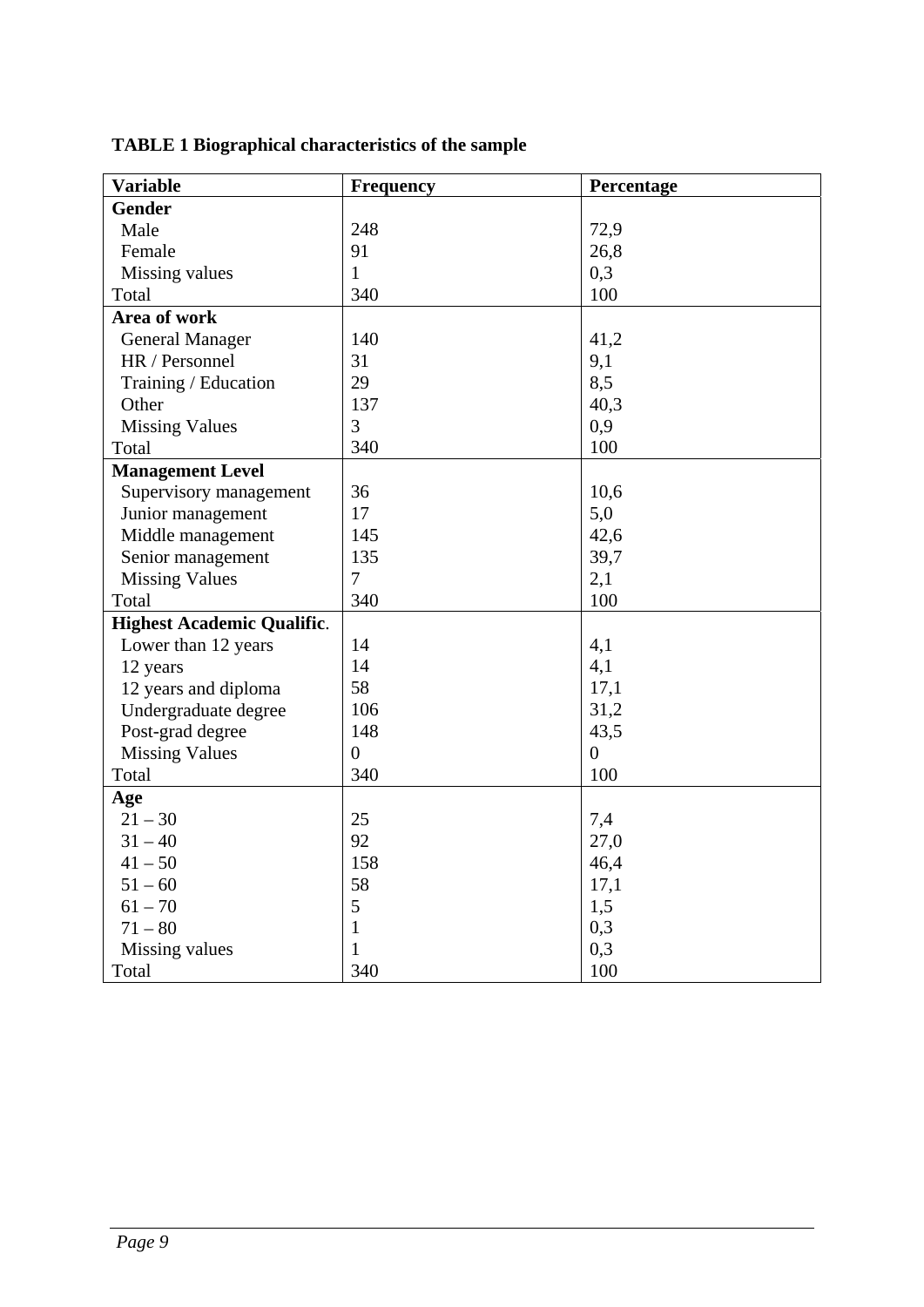#### **TABLE 2**

# **Correlation matrix of the simplified factor scores (19 x 19)**

|                   | SFS <sub>1</sub> | SFS <sub>2</sub> | SFS3     | SFS4     | SFS <sub>5</sub> | SFS <sub>6</sub> | SFS7     | SFS <sub>8</sub> | SFS <sub>9</sub> | SFS <sub>10</sub> | SFS11    | SFS <sub>12</sub> | SFS13    | SFS <sub>14</sub> | SFS <sub>15</sub> | SFS16    | SFS17 | SFS <sub>18</sub> | SFS19 |
|-------------------|------------------|------------------|----------|----------|------------------|------------------|----------|------------------|------------------|-------------------|----------|-------------------|----------|-------------------|-------------------|----------|-------|-------------------|-------|
| SFS <sub>1</sub>  | 1,00             |                  |          |          |                  |                  |          |                  |                  |                   |          |                   |          |                   |                   |          |       |                   |       |
| SFS <sub>2</sub>  | 0.813            | 1,00             |          |          |                  |                  |          |                  |                  |                   |          |                   |          |                   |                   |          |       |                   |       |
| SFS3              | 0,805            | 0,820            | 1,00     |          |                  |                  |          |                  |                  |                   |          |                   |          |                   |                   |          |       |                   |       |
| SFS4              | 0,714            | 0,776            | 0,792    | 1,00     |                  |                  |          |                  |                  |                   |          |                   |          |                   |                   |          |       |                   |       |
| SFS5              | 0,582            | 0,592            | 0,662    | 0,576    | 1,00             |                  |          |                  |                  |                   |          |                   |          |                   |                   |          |       |                   |       |
| SFS <sub>6</sub>  | 0,628            | 0,609            | 0,686    | 0,600    | 0,542            | 1,00             |          |                  |                  |                   |          |                   |          |                   |                   |          |       |                   |       |
| SFS7              | 0,542            | 0,643            | 0,714    | 0,591    | 0,616            | 0,561            | 1,00     |                  |                  |                   |          |                   |          |                   |                   |          |       |                   |       |
| SFS8              | 0,555            | 0,567            | 0,591    | 0,509    | 0,394            | 0,456            | 0,492    | 1,00             |                  |                   |          |                   |          |                   |                   |          |       |                   |       |
| SFS9              | 0,635            | 0,616            | 0,643    | 0,502    | 0,523            | 0,473            | 0,528    | 0,536            | 1,00             |                   |          |                   |          |                   |                   |          |       |                   |       |
| <b>SFS10</b>      | 0,416            | 0,260            | 0,223    | 0,270    | 0,166            | 0,230            | 0,163    | 0,075            | 0,138            | 1,00              |          |                   |          |                   |                   |          |       |                   |       |
| SFS11             | 0,559            | 0,453            | 0,493    | 0,487    | 0,317            | 0,379            | 0,349    | 0,316            | 0,317            | 0,317             | 1,00     |                   |          |                   |                   |          |       |                   |       |
| SFS12             | 0,481            | 0,334            | 0,373    | 0,339    | 0,239            | 0,277            | 0,204    | 0,190            | 0,156            | 0,213             | 0,353    | 1,00              |          |                   |                   |          |       |                   |       |
| SFS13             | 0,127            | 0,188            | 0,187    | 0,176    | 0,115            | 0,124            | 0,161    | 0,210            | 0,194            | $-0,069$          | 0,197    | 0,179             | 1,00     |                   |                   |          |       |                   |       |
| SFS <sub>14</sub> | 0,578            | 0,570            | 0,537    | 0,415    | 0,342            | 0,412            | 0,433    | 0,281            | 0,424            | 0,297             | 0,344    | 0,247             | 0,055    | 1,00              |                   |          |       |                   |       |
| SFS15             | 0,536            | 0,541            | 0,599    | 0,521    | 0,478            | 0,492            | 0,388    | 0,308            | 0,432            | 0.083             | 0,307    | 0,265             | 0,153    | 0,343             | 1,00              |          |       |                   |       |
| SFS16             | 0,308            | 0,291            | 0,293    | 0,335    | 0,247            | 0,248            | 0,292    | 0,264            | 0,217            | 0,053             | 0,203    | 0,123             | 0,183    | 0,184             | 0,148             | 1,00     |       |                   |       |
| SFS17             | 0,192            | 0,112            | 0,125    | 0,069    | 0,059            | 0,143            | 0,184    | 0,062            | 0,109            | 0,159             | 0,234    | 0,075             | $-0,097$ | 0,151             | $-0,010$          | 0,062    | 1,00  |                   |       |
| SFS18             | 0,113            | 0,128            | 0,110    | 0,103    | 0,120            | 0,084            | 0,151    | 0,139            | 0,058            | 0,055             | 0,131    | 0,130             | 0,142    | 0,057             | 0,114             | 0,062    | 0,062 | 1,00              |       |
| SFS <sub>19</sub> | $-0.407$         | $-0.436$         | $-0.514$ | $-0.481$ | $-0.414$         | $-0,462$         | $-0.368$ | $-0.349$         | $-0,258$         | $-0,109$          | $-0,232$ | $-0,239$          | $-0.194$ | $-0,228$          | $-0.305$          | $-0,254$ | 0,020 | $-0,076$          | 1,00  |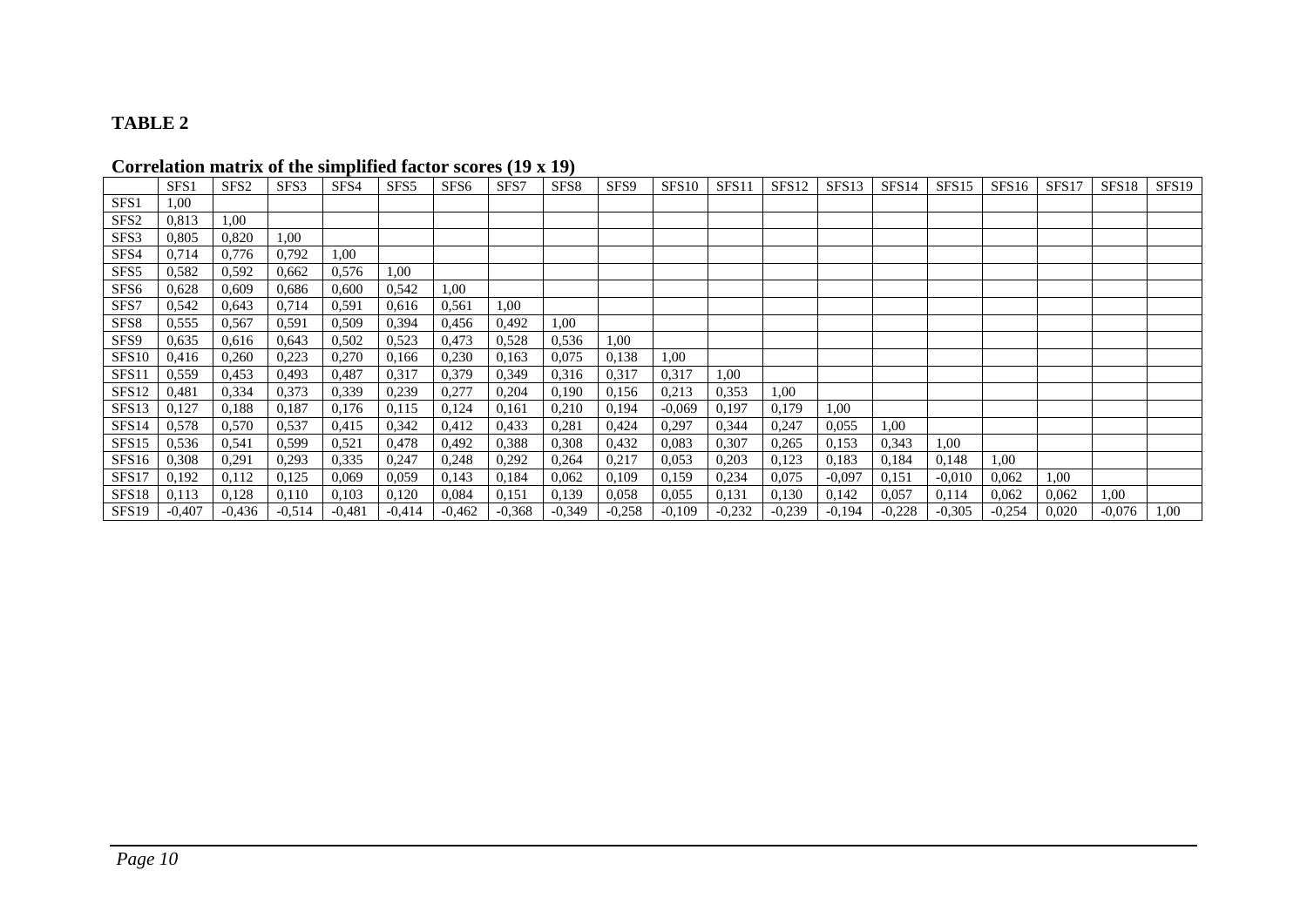| <b>Root</b>    | <b>Eigenvalue</b> |
|----------------|-------------------|
| 1              | 7,722             |
| $\overline{c}$ | 1,434             |
| $\overline{3}$ | 1,188             |
| $\overline{4}$ | 1,029             |
| 5              | 0,940             |
| 6              | 0,854             |
| 7              | 0,781             |
| 8              | 0,706             |
| 9              | 0,654             |
| 10             | 0,624             |
| 11             | 0,568             |
| 12             | 0,518             |
| 13             | 0,442             |
| 14             | 0,416             |
| 15             | 0,349             |
| 16             | 0,314             |
| 17             | 0,203             |
| 18             | 0,147             |
| 19             | 0,110             |
| <b>Trace</b>   | 19,00             |

|  |  |  | <b>TABLE 3 Eigenvalues of the unreduced inter-correlation matrix</b> |  |
|--|--|--|----------------------------------------------------------------------|--|
|  |  |  |                                                                      |  |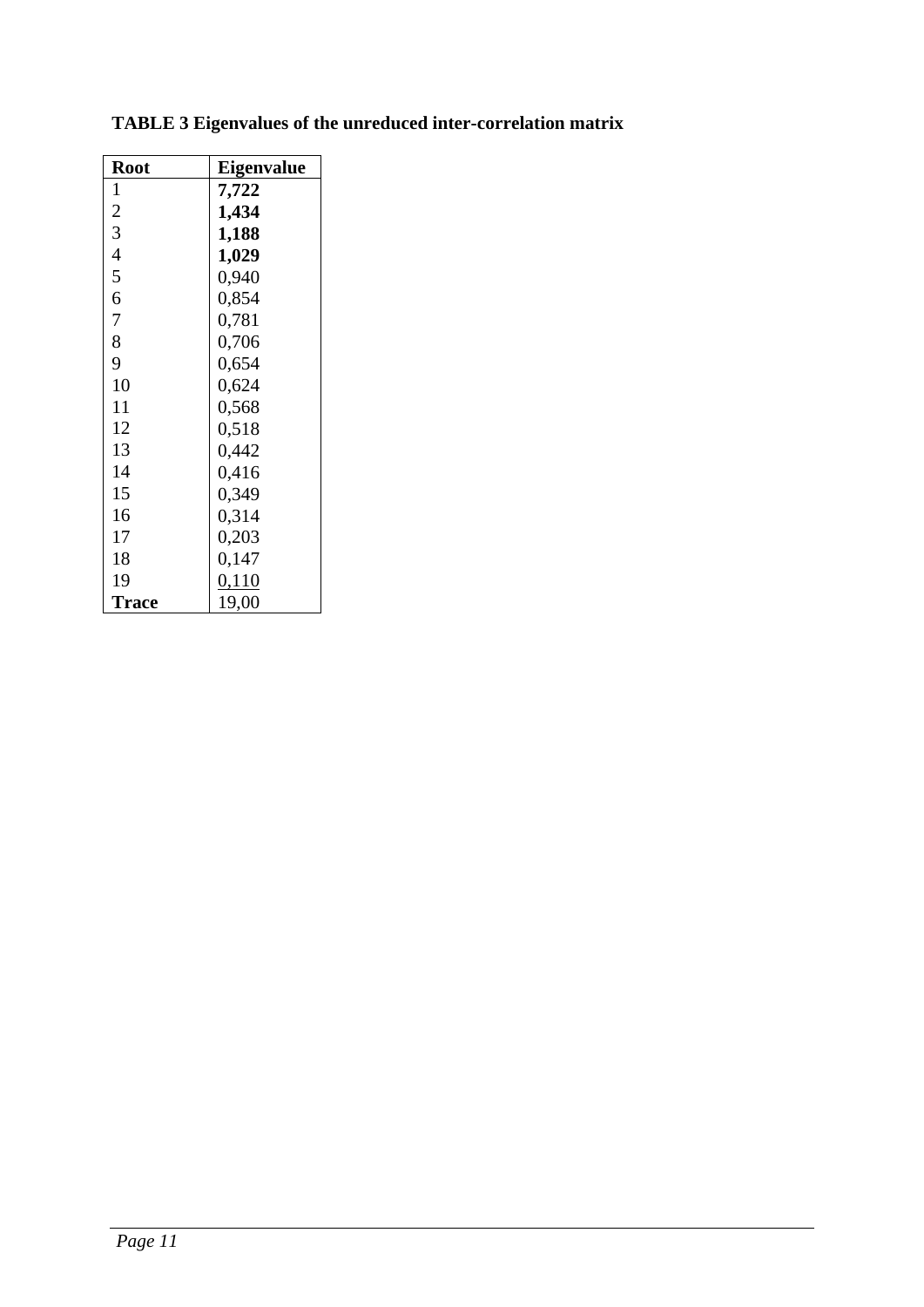| <b>SFS</b>        | <b>Items</b>                                                                                                                                                                               | <b>Number</b>  | <b>Factor I</b> | $h_i^2$ |
|-------------------|--------------------------------------------------------------------------------------------------------------------------------------------------------------------------------------------|----------------|-----------------|---------|
| SFS1              | J6, J1, J2, J4, J5, L2, L9, L8, K2, J3, L1, H4, F7,<br>H1, I7, I3, K3, L5, L6, K4, L3, I2, I8, K1, H7,<br>I11, D6, G1, L7, L4                                                              | 30             | 0,891           | 0,876   |
| SFS <sub>2</sub>  | D3, D8, D7, D1, D2, D4, E6, E4, E5, F6, E8,<br>D5, E2, E3, F5, E7, C6                                                                                                                      | 17             | 0,886           | 0,782   |
| SFS3              | F15, F3, G3, F14, F11, G4, F4, F10, F13, F2,<br>G5, F12, B6, G2, B7, A12, C12, A11                                                                                                         | 18             | 0,936           | 0,887   |
| SFS4              | C <sub>3</sub> , C <sub>4</sub> , C <sub>1</sub> , C <sub>8</sub> , C <sub>11</sub> , C <sub>5</sub> , C <sub>2</sub> , F <sub>1</sub> , C <sub>9</sub> , C <sub>10</sub> , A <sub>1</sub> | 11             | 0,829           | 0,710   |
| SFS <sub>5</sub>  | A3, A2, A4, A10, A5                                                                                                                                                                        | $\mathfrak{S}$ | 0,698           | 0,538   |
| SFS <sub>6</sub>  | B3, B4, B5, B1, A6, F9                                                                                                                                                                     | 6              | 0,733           | 0,553   |
| SFS7              | A8, A9, A7                                                                                                                                                                                 | 3              | 0,726           | 0,589   |
| SFS8              | I4, I6, I5, I9, H8,                                                                                                                                                                        | 5              | 0,620           | 0,471   |
| SFS9              | H <sub>6</sub> , H <sub>5</sub>                                                                                                                                                            | $\mathfrak{2}$ | 0,677           | 0,582   |
| SFS <sub>10</sub> | H <sub>2</sub> , H <sub>3</sub>                                                                                                                                                            | $\overline{2}$ | 0,299           | 0,321   |
| SFS11             | K6, K7                                                                                                                                                                                     | $\overline{2}$ | 0,551           | 0,477   |
| SFS12             | <b>I10</b>                                                                                                                                                                                 | $\mathbf{1}$   | 0,407           | 0,346   |
| SFS13             | K <sub>5</sub>                                                                                                                                                                             | 1              | 0,222           | 0,407   |
| SFS14             | E1                                                                                                                                                                                         | 1              | 0,575           | 0,393   |
| SFS15             | F <sub>8</sub>                                                                                                                                                                             | $\mathbf{1}$   | 0,603           | 0,404   |
| <b>SFS16</b>      | A13                                                                                                                                                                                        | $\mathbf{1}$   | 0,353           | 0,151   |
| SFS17             | I1                                                                                                                                                                                         | $\mathbf{1}$   | 0,155           | 0,173   |
| SFS18             | C7                                                                                                                                                                                         | $\mathbf{1}$   | 0,156           | 0,059   |
| SFS19             | B2                                                                                                                                                                                         | $\mathbf{1}$   | $-0,517$        | 0,367   |

**TABLE 4 Unrotated factor matrix of the OIS**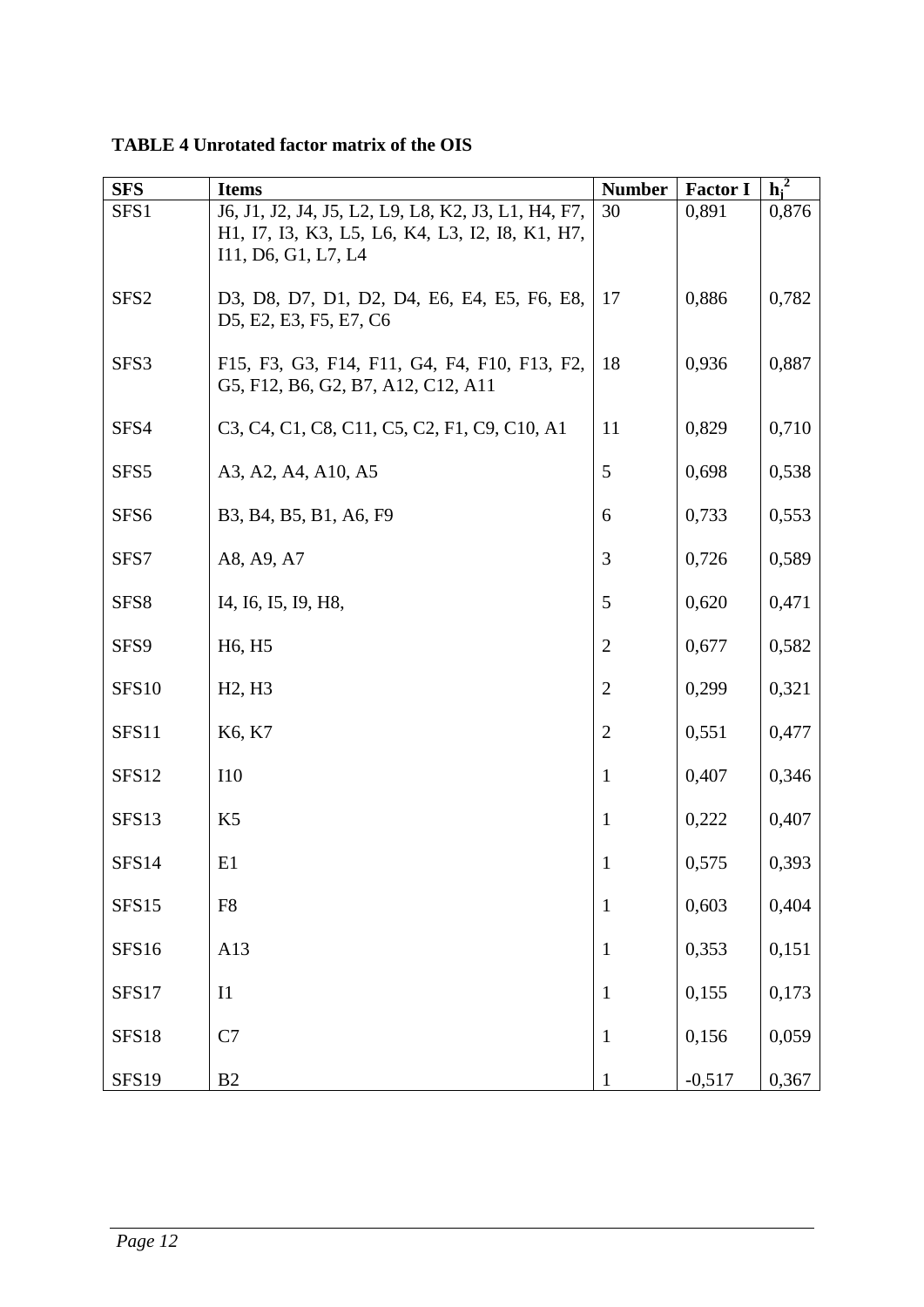| <b>Item</b>    | Item mean | <b>Item SD</b> | <b>Skewness</b> | Item reliability | Item-test          |  |
|----------------|-----------|----------------|-----------------|------------------|--------------------|--|
|                |           |                |                 | <b>Index</b>     | <b>Correlation</b> |  |
| $A1*$          | 5,60      | 1,43           | $-1,101$        | 0,383            | 0,266              |  |
| $A2*$          | 6,03      | 1,03           | $-1,465$        | 0,318            | 0,308              |  |
| $A3*$          | 5,59      | 1,25           | $-1,051$        | 0,526            | 0,422              |  |
| A <sub>4</sub> | 5,39      | 1,53           | $-1,061$        | 0,812            | 0,531              |  |
| A <sub>5</sub> | 4,40      | 1,74           | $-0,391$        | 1,261            | 0,724              |  |
| A <sub>6</sub> | 4,66      | 1,77           | $-0,560$        | 1,148            | 0,650              |  |
| A7             | 4,17      | 1,68           | $-0,292$        | 1,277            | 0,763              |  |
| A8             | 3,96      | 1,71           | $-0,053$        | 1,061            | 0,620              |  |
| A <sub>9</sub> | 3,80      | 1,73           | 0,018           | 1,045            | 0,605              |  |
| A10            | 4,68      | 1,46           | $-0,621$        | 0,901            | 0,618              |  |
| A11            | 3,96      | 1,53           | $-0,059$        | 0,942            | 0,616              |  |
| A12            | 4,57      | 1,52           | $-0,544$        | 1,184            | 0,781              |  |
| $A13*$         | 3,82      | 1,64           | $-0,034$        | 0,547            | 0,349              |  |
| $B1*$          | 6,12      | 1,21           | $-1,817$        | 0,547            | 0,456              |  |
| B <sub>2</sub> | 4,99      | 1,80           | $-0,803$        | 0,887            | 0,496              |  |
| B <sub>3</sub> | 4,70      | 1,55           | $-0,548$        | 0,857            | 0,555              |  |
| <b>B4</b>      | 4,81      | 1,29           | $-0,303$        | 0,776            | 0,607              |  |
| $B5*$          | 5,20      | 1,41           | $-1,166$        | 0,553            | 0,393              |  |
| B <sub>6</sub> | 5,47      | 1,56           | $-1,252$        | 0,988            | 0,634              |  |
| B7             | 5,25      | 1,51           | $-1,045$        | 0,998            | 0,662              |  |
| C1             | 5,24      | 1,72           | $-1,011$        | 1,101            | 0,643              |  |
| C <sub>2</sub> | 4,53      | 1,98           | $-0,535$        | 1,605            | 0,812              |  |
| $C3*$          | 6,11      | 1,37           | $-1,978$        | 0,527            | 0,385              |  |
| C <sub>4</sub> | 5,21      | 1,64           | $-0,977$        | 0,884            | 0,542              |  |
| C <sub>5</sub> | 3,95      | 1,82           | $-0,126$        | 1,509            | 0,829              |  |
| C6             | 3,86      | 1,74           | $-0,059$        | 1,181            | 0,681              |  |
| $C7*$          | 4,69      | 1,77           | $-0,591$        | 0,235            | 0,133              |  |
| C8             | 4,64      | 1,81           | $-0,585$        | 1,407            | 0,777              |  |
| C9             | 4,56      | 1,78           | $-0,337$        | 1,433            | 0,804              |  |
| C10            | 4,58      | 1,80           | $-0,440$        | 1,339            | 0,745              |  |
| C11            | 4,55      | 1,81           | $-0,507$        | 1,357            | 0,748              |  |
| C12            | 4,65      | 1,70           | $-0,532$        | 1,121            | 0,660              |  |
| D <sub>1</sub> | 4,00      | 1,79           | $-0,058$        | 1,319            | 0,737              |  |
| D2             | 4,85      | 1,76           | $-0,655$        | 1,336            | 0,726              |  |
| D <sub>3</sub> | 4,74      | 1,81           | $-0,493$        | 1,412            | 0,781              |  |
| D <sub>4</sub> | 4,56      | 1,77           | $-0,370$        | 1,447            | 0,817              |  |
| D <sub>5</sub> | 3,73      | 1,85           | $-0,014$        | 1,345            | 0,728              |  |
| D <sub>6</sub> | 4,87      | 1,67           | $-0,760$        | 1,182            | 0,712              |  |
| D7             | 4,65      | 1,61           | $-0,499$        | 1,176            | 0,733              |  |
| D <sub>8</sub> | 4,55      | 1,81           | $-0,516$        | 1,370            | 0,759              |  |
| E1             | 4,42      | 1,58           | $-0,169$        | 0,896            | 0,567              |  |
| E2             | 4,33      | 1,76           | $-0,145$        | 1,313            | 0,747              |  |
| E <sub>3</sub> | 4,13      | 1,70           | $-0,050$        | 1,207            | 0,710              |  |

**TABLE 5 Item statistics of the OIS (N = 340)**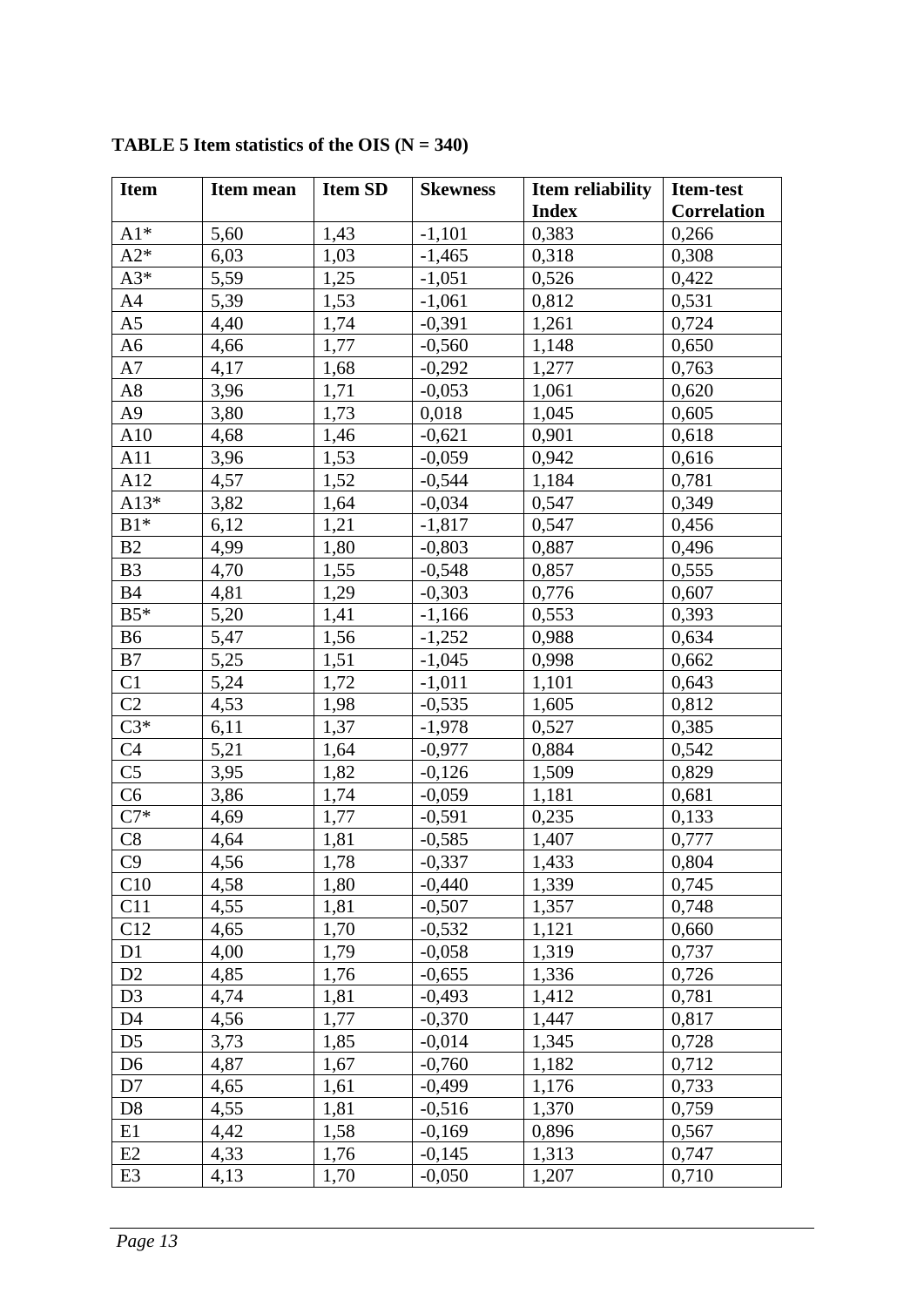| E <sub>4</sub>  | 4,02 | 1,82 | $-0,053$ | 1,327 | 0,729 |
|-----------------|------|------|----------|-------|-------|
| E <sub>5</sub>  | 4,26 | 1,70 | $-0,197$ | 0,960 | 0,567 |
| E <sub>6</sub>  | 4,50 | 1,58 | $-0,338$ | 0,970 | 0,616 |
| E7              | 4,25 | 1,76 | $-0,336$ | 0,885 | 0,505 |
| $\rm E8$        | 4,01 | 1,72 | $-0,167$ | 1,086 | 0,632 |
| F1              | 5,05 | 1,69 | $-0,834$ | 0,976 | 0,578 |
| F2              | 4,40 | 1,64 | $-0,419$ | 1,120 | 0,682 |
| F <sub>3</sub>  | 4,19 | 1,66 | $-0,242$ | 1,226 | 0,737 |
| F4              | 4,36 | 1,75 | $-0,257$ | 1,296 | 0,742 |
| F <sub>5</sub>  | 3,39 | 1,80 | 0,269    | 1,271 | 0,708 |
| F <sub>6</sub>  | 4,28 | 1,89 | $-0,217$ | 1,653 | 0,872 |
| F7              | 3,89 | 1,65 | 0,002    | 1,387 | 0,839 |
| F <sub>8</sub>  | 4,30 | 1,71 | $-0,264$ | 1,039 | 0,606 |
| F9*             | 4,90 | 1,83 | $-0,645$ | 0,647 | 0,353 |
| F10             | 4,33 | 1,80 | $-0,403$ | 1,326 | 0,738 |
| F11             | 4,17 | 1,65 | $-0,244$ | 1,340 | 0,811 |
| F12             | 4,19 | 1,83 | $-0,284$ | 1,465 | 0,802 |
| F13             | 4,29 | 1,52 | $-0,335$ | 1,094 | 0,721 |
| F14             | 4,44 | 1,65 | $-0,301$ | 1,164 | 0,707 |
| F15             | 4,03 | 1,63 | $-0,119$ | 1,201 | 0,740 |
| G <sub>1</sub>  | 4,01 | 1,62 | $-0,116$ | 1,053 | 0,652 |
| G2              | 3,54 | 1,86 | 0,203    | 1,314 | 0,705 |
| G <sub>3</sub>  | 3,58 | 1,73 | 0,234    | 1,157 | 0,670 |
| G4              | 3,97 | 1,77 | $-0,123$ | 1,125 | 0,636 |
| G5              | 4,31 | 1,76 | $-0,233$ | 1,351 | 0,767 |
| H1              | 4,28 | 1,75 | $-0,272$ | 1,337 | 0,763 |
| $H2*$           | 3,58 | 1,65 | 0,091    | 0,291 | 0,178 |
| H <sub>3</sub>  | 3,21 | 1,78 | 0,275    | 0,718 | 0,404 |
| H4              | 4,29 | 1,65 | $-0,191$ | 1,296 | 0,787 |
| H <sub>5</sub>  | 4,06 | 1,97 | $-0,218$ | 1,264 | 0,642 |
| H <sub>6</sub>  | 3,48 | 1,83 | 0,196    | 1,214 | 0,666 |
| H7              | 4,62 | 1,65 | $-0,502$ | 1,125 | 0,691 |
| H <sub>8</sub>  | 3,98 | 2,19 | $-0,058$ | 0,686 | 0,314 |
| $\mathrm{I}1^*$ | 3,40 | 1,64 | 0,426    | 0,253 | 0,154 |
| 12              | 4,07 | 1,52 | $-0,115$ | 0,913 | 0,602 |
| I3              | 4,40 | 1,48 | $-0,183$ | 0,984 | 0,665 |
| $I4*$           | 4,37 | 1,48 | $-0,603$ | 0,026 | 0,017 |
| I <sub>5</sub>  | 4,22 | 1,66 | $-0,487$ | 1,033 | 0,624 |
| I6              | 3,92 | 1,57 | $-0,210$ | 1,132 | 0,724 |
| I7              | 4,37 | 1,47 | $-0,458$ | 1,066 | 0,723 |
| I8              | 4,51 | 1,64 | $-0,473$ | 1,295 | 0,790 |
| <b>I9</b>       | 5,13 | 1,45 | $-1,097$ | 0,733 | 0,505 |
| <b>I10</b>      | 5,12 | 1,50 | $-0,691$ | 0,713 | 0,476 |
| I11             | 4,50 | 1,62 | $-0,325$ | 1,210 | 0,749 |
| J1              | 3,99 | 1,75 | $-0,138$ | 1,361 | 0,780 |
| J2              | 4,13 | 1,76 | $-0,269$ | 1,383 | 0,787 |
| $J3*$           | 4,36 | 1,74 | $-0,236$ | 0,512 | 0,294 |
| J4              | 4,19 | 1,58 | $-0,187$ | 1,270 | 0,804 |